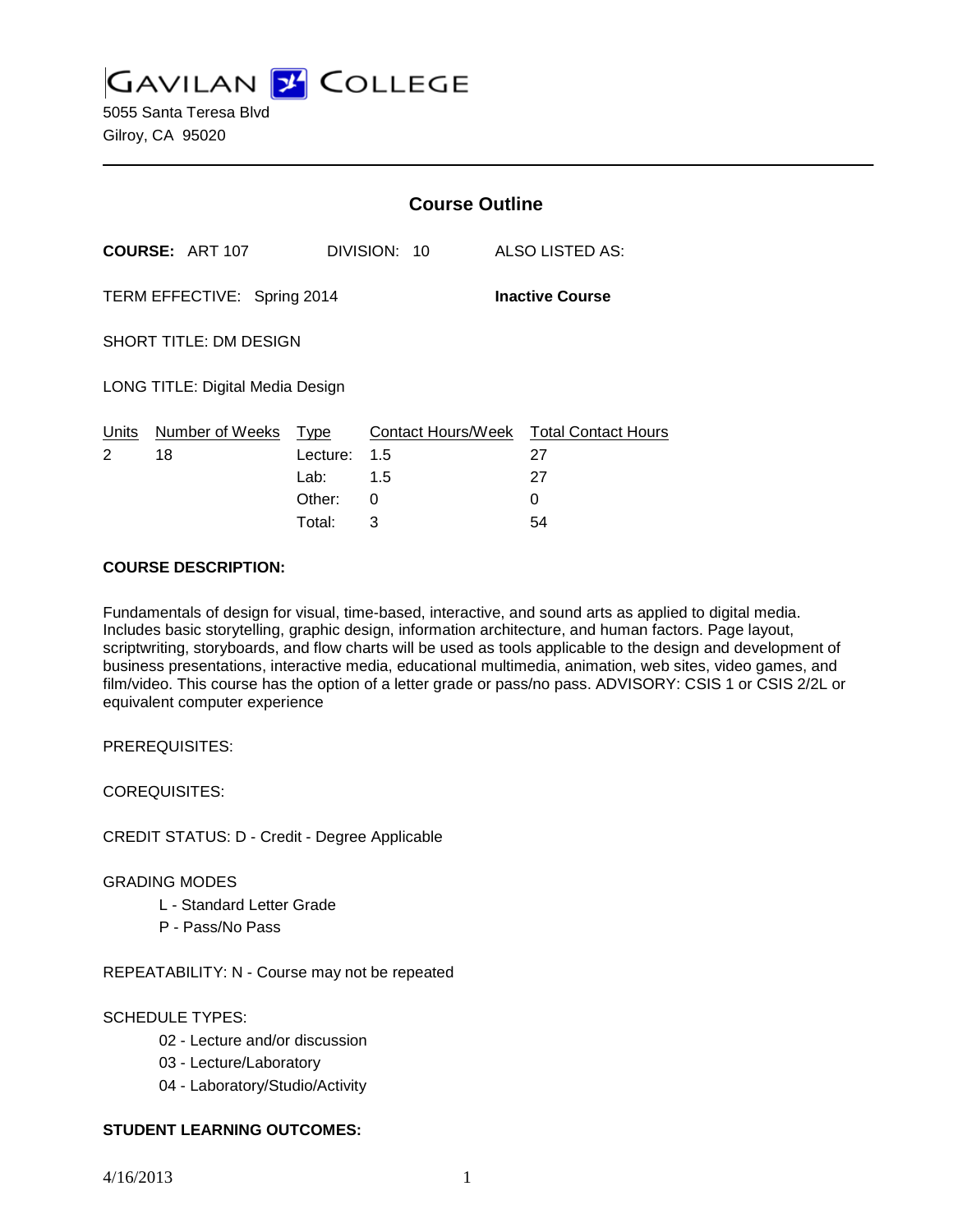1. Students critically analyze graphic layouts as to form and color and synthesize their own. ILO: 2, 3, 5 Measure: Project 2. Students will be able to critically analyze digital media from a story perspective and discuss the results. ILO: 1, 2, 3 Measure: Class discussion and written exam 3. Students will take an idea and synthesize a story, write a short script, and construct a storyboard to be used for a short animation, film, interactive media, or video game. ILO: 2, 3, 5 Measure: Project 4. Students will critically analyze an interactive game, web site, or other interactive media and construct a flow chart of their findings. ILO: 2, 3, 5 Measure: Project 5. Students will be able to analyze the aesthetics and meaning of a variety of digital media and explain their results in an oral report and lead a discussion with the class. ILO: 2, 5, 4 Measure: Oral report 6. Students will be able to describe the motions and keystrokes in a GUI. ILO: 1, 2, 3 Measure: report 7. Students will synthesize a GUI. ILO: 1, 2, 3 Measure: Project 8. Students will be able to explain the emotions that result while watching a film/video, playing a video game, surfing the web, or using educational software. ILO: 1, 2, 6 Measure: Oral report 9. Students will be able to discuss the notion of 'human factors' in digital media. ILO: 1, 2, 3 Measure: Oral report, exam. 10. Students will be able to critically analyze a written story and determine how to condense its information for use in a web page, business presentation, or interactive educational media ILO: 1, 2 Measure: written exam 11. Students will be able to construct a business presentation using good graphic design principles, time-based media for enhancement, and concise wording.

ILO: 1, 2, 3, 5

4/16/2013 2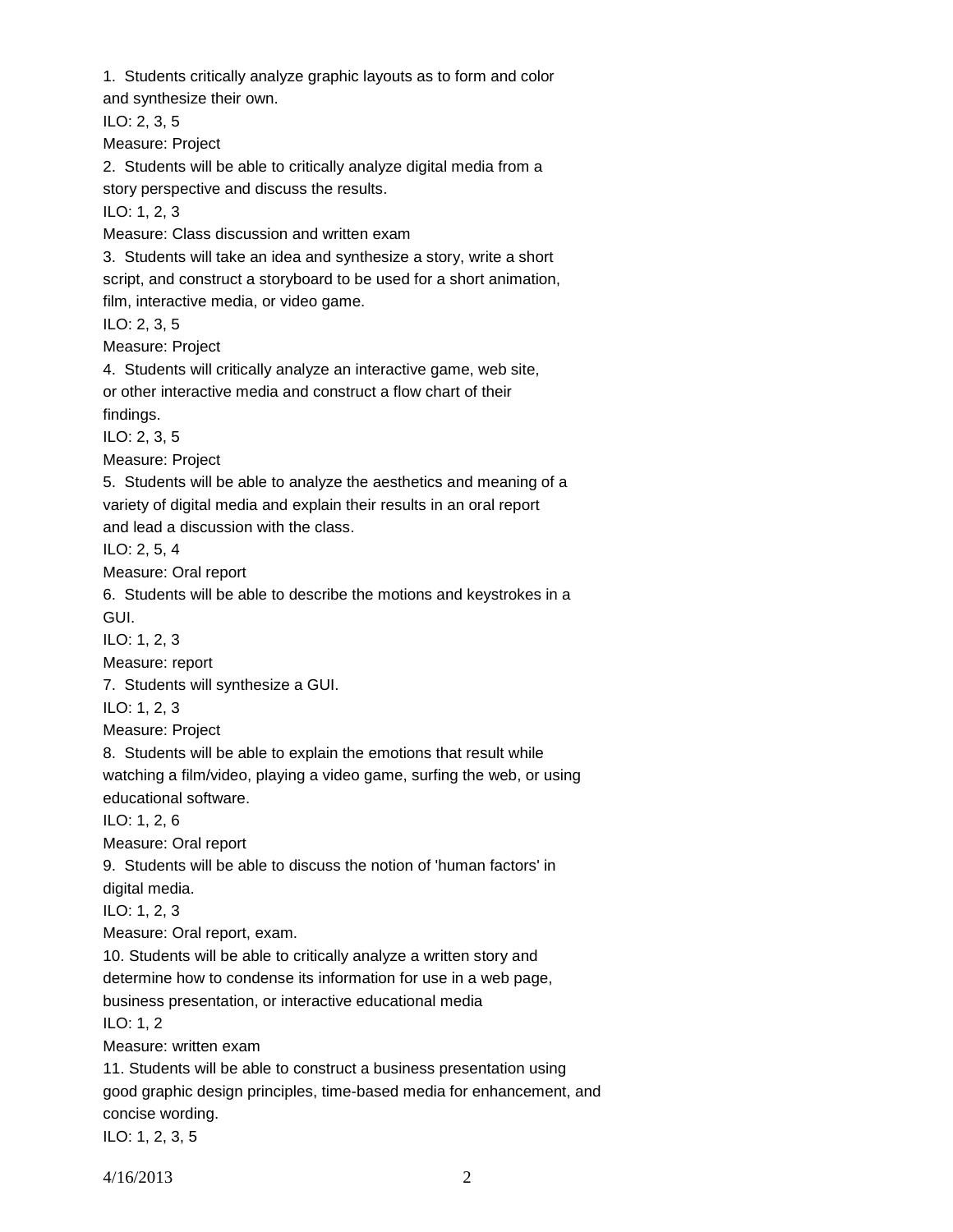# **CONTENT, STUDENT PERFORMANCE OBJECTIVES, OUT-OF-CLASS ASSIGNMENTS**

Inactive Course: 03/25/2013

# WEEK 1-2 6 HOURS

Introduction to the class. Define outcomes, grading, assignments, and lab hours. Explanation of design and architecture. The importance of using good design principles for visual, motion, and sound. Show examples. Discuss applicability: print, multimedia (CDROM and DVD), film/video, video game, animation, web. Targeting an audience and conveying a message. The aesthetics of layout and photos. The Golden Triangle. Lines.

Lab assignment: Design a visual with a message using just lines.

Students will be able to explain what visual, motion, and sound designs means and describe its importance in digital media. They will be able to explain the concept of design with the target audience in mind. They will be able to discuss the very basic aesthetics principles of graphic designs and photos.

Bring in a print advertisement that looks good to you and another that touches you in some way, so that they can be discussed in class. Read chapters on basic visual design.

# WEEK 3-4 6 HOURS

Alignment of elements and simple rules. Difference between lines and shapes. Shapes as filled or thickened lines. Designing with color. The notion of alignment, repetition, proximity, and contrast in visual design.

Lab assignment: Draw a piece of art with 3 lines. Extend the lines into a shape to create another piece. Add color to this assignment.

Students will explain the concepts of alignment, repetition, and proximity. They will be able to arrange lines and shapes in an interesting and artistic way.

Read chapters on the use of lines and shapes in art. Research the WWW and bring in URLs that are good examples of alignment, repetition, contrast, and proximity.

# WEEK 5-6 6 HOURS

Introduction to color theory, text and typography rules. Applying the principles of visual design to special cases such as print, web, icons, and screen display. Design refinement.

Lab Assignment: Format given text according to good design principles. Sketch a design of a page for web, print, and screen with provided text and graphic elements. Choose fonts that adhere to design rules.

Student will be able to design a page for screen, web, and print using good graphic design principles. They will also be able to discuss color theory and use general rules for text formatting and typography.

Read chapters on color theory, 3D form, typography and text

layout/formatting. Design a layout in color using provided shape.

## WEEK 7-8 6 HOURS

Discussion of moving images and motion graphics. The concept of spatial

4/16/2013 3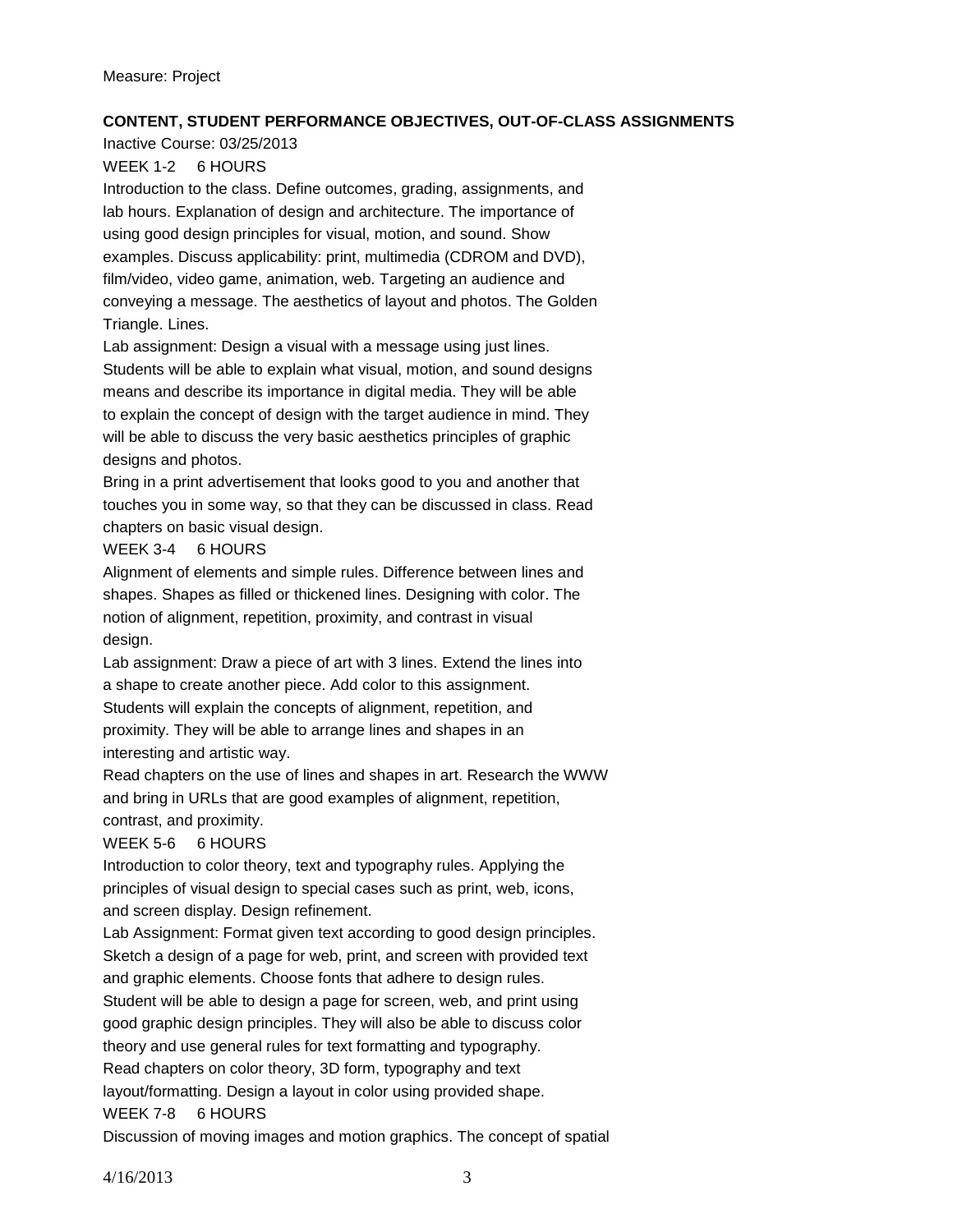and temporal design and quality. Discuss the notion of focus and rhythm. Show transitions used for video and animation. Explain story forms, scripting, and storyboarding and their application to digital media design and production.

Lab assignment: Design a 2D animated splash screen using given text and graphic elements. Arrange video clips according to given storyboard and note transitions.

From a storyboard, students will be able to construct a video sequence with good rhythm. They will be able to describe key points in a script and be able to construct a storyboard of their own. They will be able to design a splash screen using given text and graphic elements. Read handouts and chapter on time-based art. Conceive and write a little story, note key points of the script, and construct a simple storyboard. Study for mid term exam.

#### WEEK 9-10 6 HOURS

Mid-term exam. Definition of sound design. Sound as aesthetic information. The importance and use of sound in video, animation, and multimedia including the web. Sound as an expression of emotion. The importance of timing and rhythm. The musical elements of timbre, rhythm, pitch, and loudness. Music vs. sound effects. The concepts of anticipation, surprise, and resolve.

Lab assignment: Using the computer, record the found sounds and music clips. Arrange the clips in an order that tells a story and leads a listener through an emotional experience.

Students will be able to construct an audio story from found music and sound effects. They will be able to describe sound and music as aesthetic information. They will be able to understand anticipation, surprise, and resolve and be able to use these concepts in sound designing.

Read chapter or handouts on sound design. Bring 3 pieces of music that convey different emotions. Capture or be able to describe 3 sounds representative of startle, fright, and relief or relaxation. Lab assignment: Using the computer, record the found sounds and music clips. Arrange the clips in an order that tells a story and leads a listener through an emotional experience.

#### WEEK 11-12 6 HOURS

The integration of visuals and sound. The timing of sound effects. Setting a mood with background music. Highlighting the visual impact using the musical elements of timbre, rhythm, pitch, and loudness. Show various examples.

Lab assignment: Add a sound track to the previous visual clip exercise to enhance its emotional impact.

Student will be able to discuss the importance of sound effects and music to enhance emotional impact in film, animation, and video. They will be able to notate storyboards to describe sounds. They will understand and be able to use the elements of pitch, loudness, rhythm, and timbre to enhance the visual experience.

Read chapter or handouts on sound design in video games, animation, and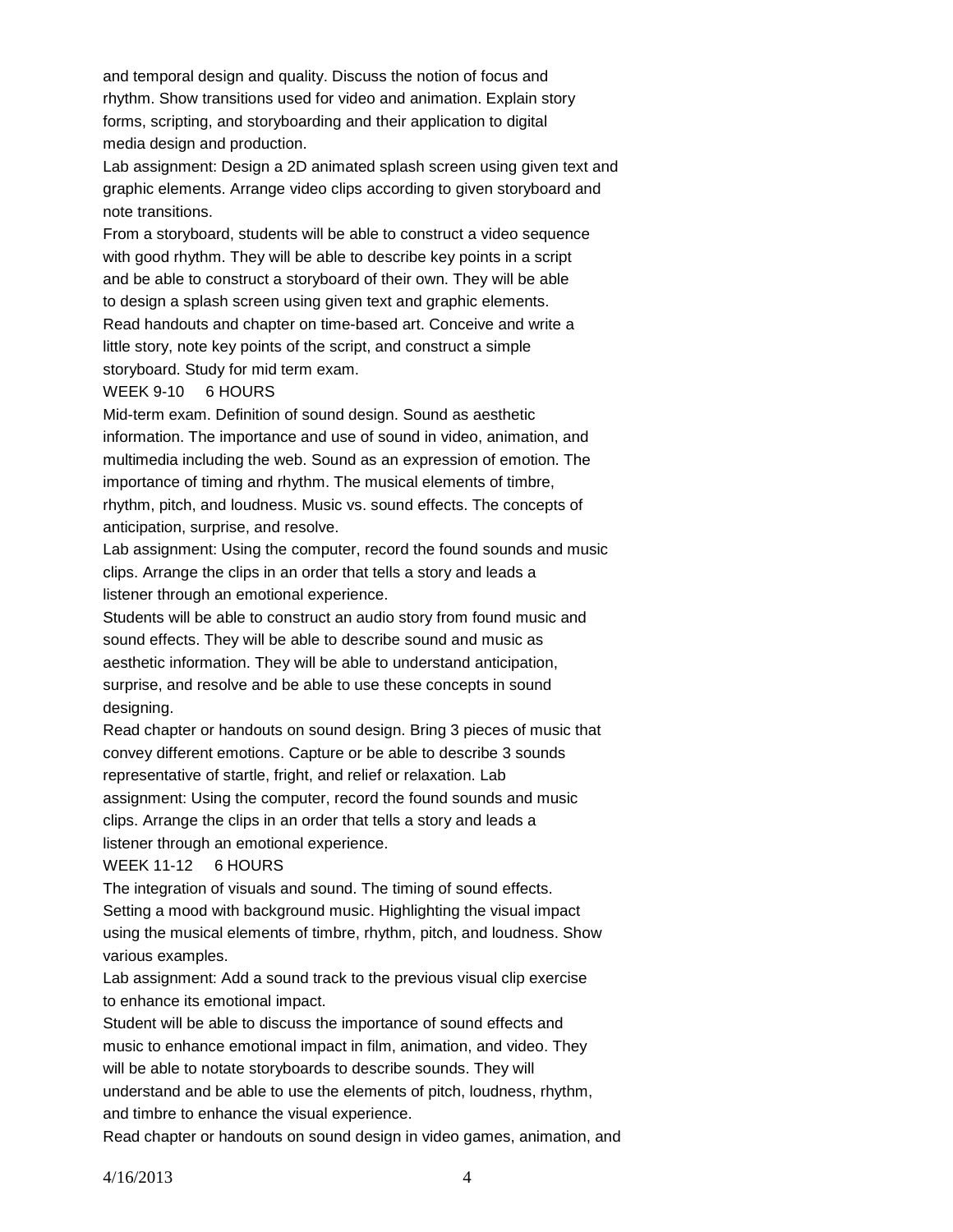film/video. Add music and sound effect notations to storyboard constructed earlier.

WEEK 13-14 6 HOURS

Introduction to information design and interactivity. The concept of architecture. Concept of linear and nonlinear presentation. Types of hierarchy. The use of definition, specification, and flowcharts. Cognition in interactive design.

Lab assignment: Given a set of information, arrange it on pages for display in order of importance, design a storyboard, and flow chart the hierarchy to use for presentation.

Students will be able to describe information design and its importance in interactive digital media. The will be able to analyze and describe interactive multimedia in terms of linear, nonlinear, and hierarchy.

They will be able to understand cognition and explain its importance in digital media design.

Read and study handouts on information architecture and visual display WEEK 15-16 6 HOURS

Special cases in interactive design: Interactive video games, Kiosks, DVD, interactive TV, and the web. Analysis of various examples from an architectural point of view including cognitive design. The use of various media (e.g., visual, motion graphics, sound, animation) to convey semantic and aesthetic information.

Lab assignment: Storyboard and flow chart an interactive design for a given set of information, audience, and media. To enhance the message, incorporate icons in the design.

Students will be able to discern differences in design for different types of presentations. They will be able to analyze designs in terms of architecture and structure. They will be able to storyboard and construct an interactive project using a given set of information and a target audience.

Read chapter on interactive media. Sample a few video games. Bring 2 well-produced examples to class and be will to describe why you think they are good.

## WEEK 17 3 HOURS

Advanced interface design. Use of cognitive walkthroughs. Product usability testing. Preparation for the final exam.

Lab assignment: Finish the project from last class. Exchange projects with other students and perform a usability test. Perform a cognitive walk through of their storyboard. Write a short report.

Students will be able to understand how to design a useful user interface for an interactive digital media project. They will be able

to perform a usability test and write a coherent report of results. They will be able to analyze an interactive project in terms of cognition.

Read the chapter on user interface design. Study for final exam. WEEK 18 2 HOURS Take final exam and present final project

ASSIGNMENTS: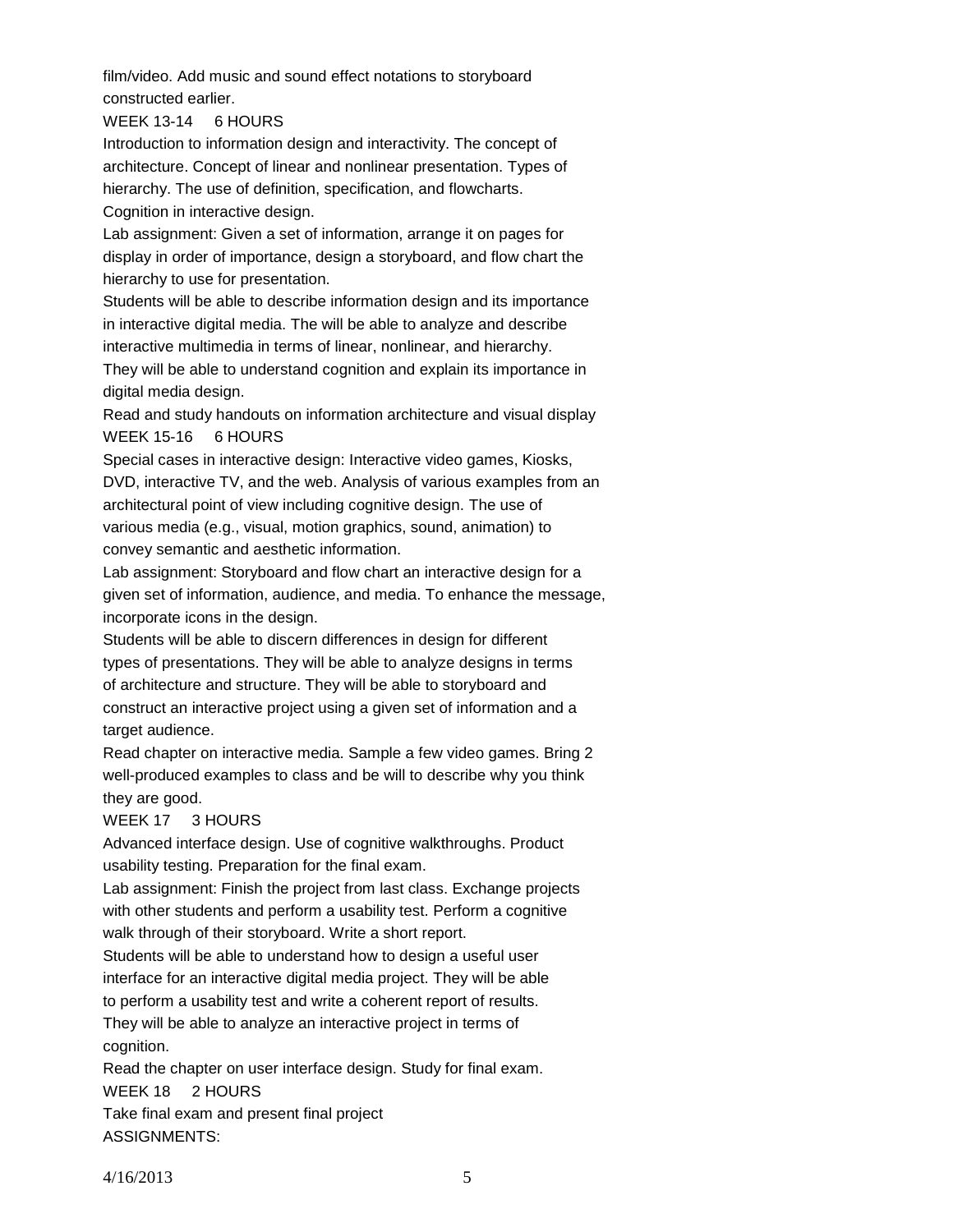See content section of course outline.

# **METHODS OF INSTRUCTION:**

Course lecture, viewings of digital media, and demonstrations. Online studies, projects, and reading for homework. Lab component will include construction of storyboards, flow charts, writing, and graphic page layouts.

# **METHODS OF EVALUATION:**

The types of writing assignments required: Written homework Reading reports Essay exams The problem-solving assignments required: Homework problems Field work Exams Other: Oral reports The types of skill demonstrations required: Class performance The types of objective examinations used in the course: Multiple choice True/false **Completion** Other category: None The basis for assigning students grades in the course: Writing assignments: 20% - 30% Problem-solving demonstrations: 10% - 40% Skill demonstrations: 30% - 40% Objective examinations: 20% - 40% Other methods of evaluation: 0% - 0%

# **REPRESENTATIVE TEXTBOOKS:**

Required: Michael Rush, "New Media in Art (World of Art)", Thames & Hudson, 2005, or other appropriate college level text. Reading Level of Text: 12, Verified by: dvt

# **ARTICULATION and CERTIFICATE INFORMATION**

Associate Degree: GAV C1, effective 200570 CSU GE: IGETC: CSU TRANSFER: Transferable CSU, effective 200570 UC TRANSFER: Not Transferable